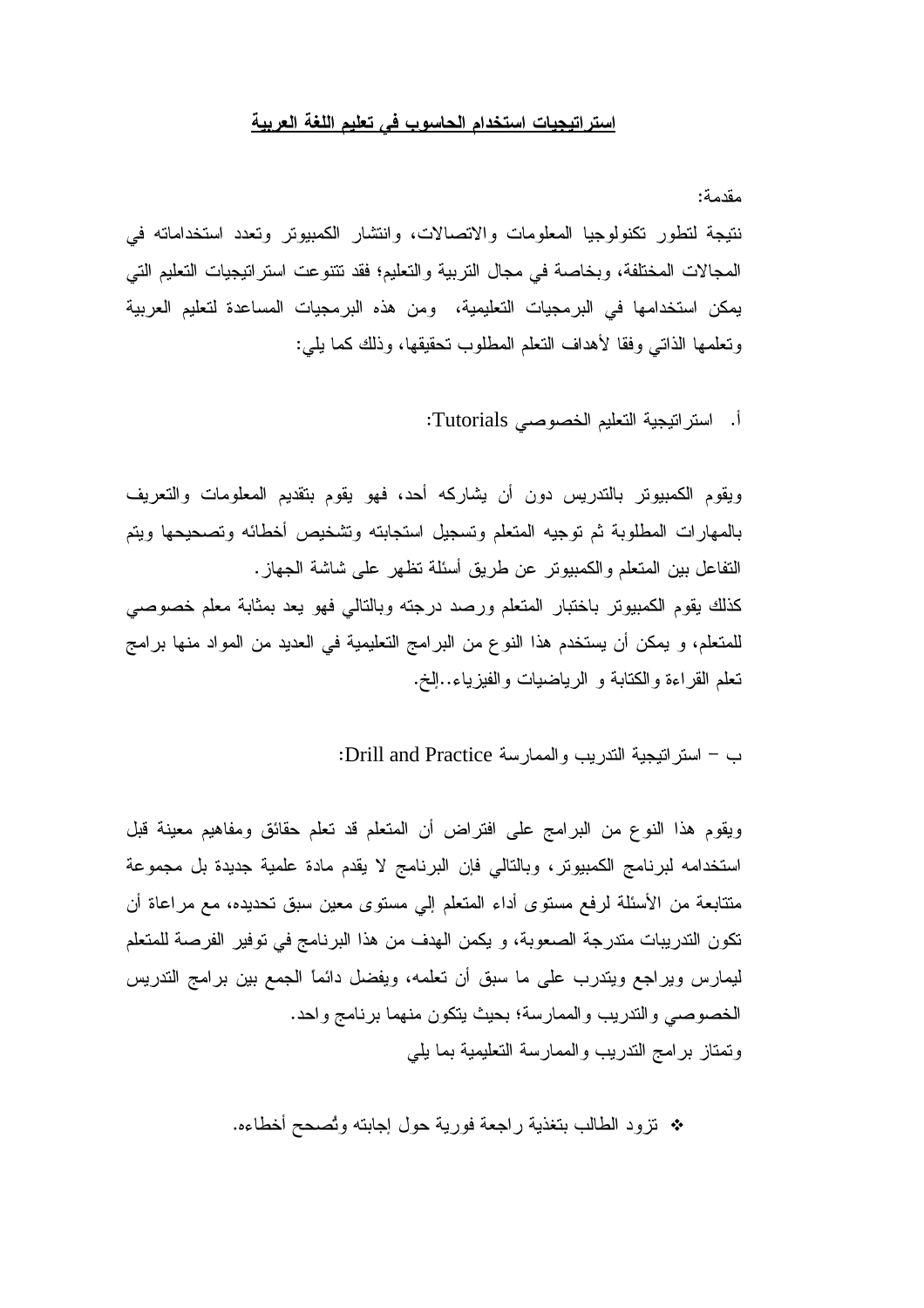- \* يستخدمها الطالب فردياً ووفق سرعته الخاصة؛ حيث يعطي البرنامج المتعلم الفرصة الكافية للاستجابة حسب سرعته وقدرته.
	- \* تساعد الطالب على عدم العودة لأخطائه بعد اكتشافها وتصحيحها.
		- \* توفر أساليب متطورة لتحليل أخطاء الطالب.
- \* تزيد من دافعية الطلاب للتعلم ؛ حيث تعمل على تحفيز الطالب للدراسة أكثر من الكتب التعليمية والواجبات المدرسية.
	- \* تزيد من تفاعل الطالب مع المادة التعليمية.
	- \* توفر فرصة للطالب لممارسة الأفكار التعليمية الجديدة.
- \* ذات كفاءة عالية في تعليم الطلاب منخفضي التحصيل ؛حيث يتكيف البرنامج مع قدرات المتعلم ؛بحيث يستمر في التدريب، أو يتفرغ لمراجعة المادة، أو يتوقف.

ج- استر اتيجية المحاكاة Simulation:

يعد هذا النوع من أقوى برامج الكمبيوتر التي أستخدمت في التعليم؛ حيث يتطلب من المتعلم أن يحلل ويجرى عمليات التكامل والنركيب، ثم تطبيق المعرفة الأساسية عند مواجهة مشكلة معقدة، وهي أنشطة تعليمية لا تحتويها عادة مواقف التعليم العادي في المدرسة، وتُوفر هذه البر امج للمتعلم بدائل حقيقية لخبر ات لا يمكن توفير ها له نظراً لحاجتها إلى كثير من الوقت والنكلفة. و يتم درس المحاكاة في الخطوات التالية:

> \* تقديم الموقف للطالب. \* تفاعل الطالب مع النظام. \* و يتغير النظام بناء على إجابة أو تفاعل الطالب.

> > وللمحاكاة أنماط متعددة منها:

- ١. المحاكاة الفيزيائية ( Physical ): وذلك بمحاكاة أشياء فيزيائية مادية بغرض استخدامها، مثل تعلم قيادة الطيار ة وتشغيل أجهز تها.
- ٢. المحاكاة الإجرائية ( Procedural ): يهدف هذا النمط إلى تعليم خطوات عمل أشياء محددة بهدف تنمية مهارات المتعلمين فيها، ويفيد هذا النوع من البرامج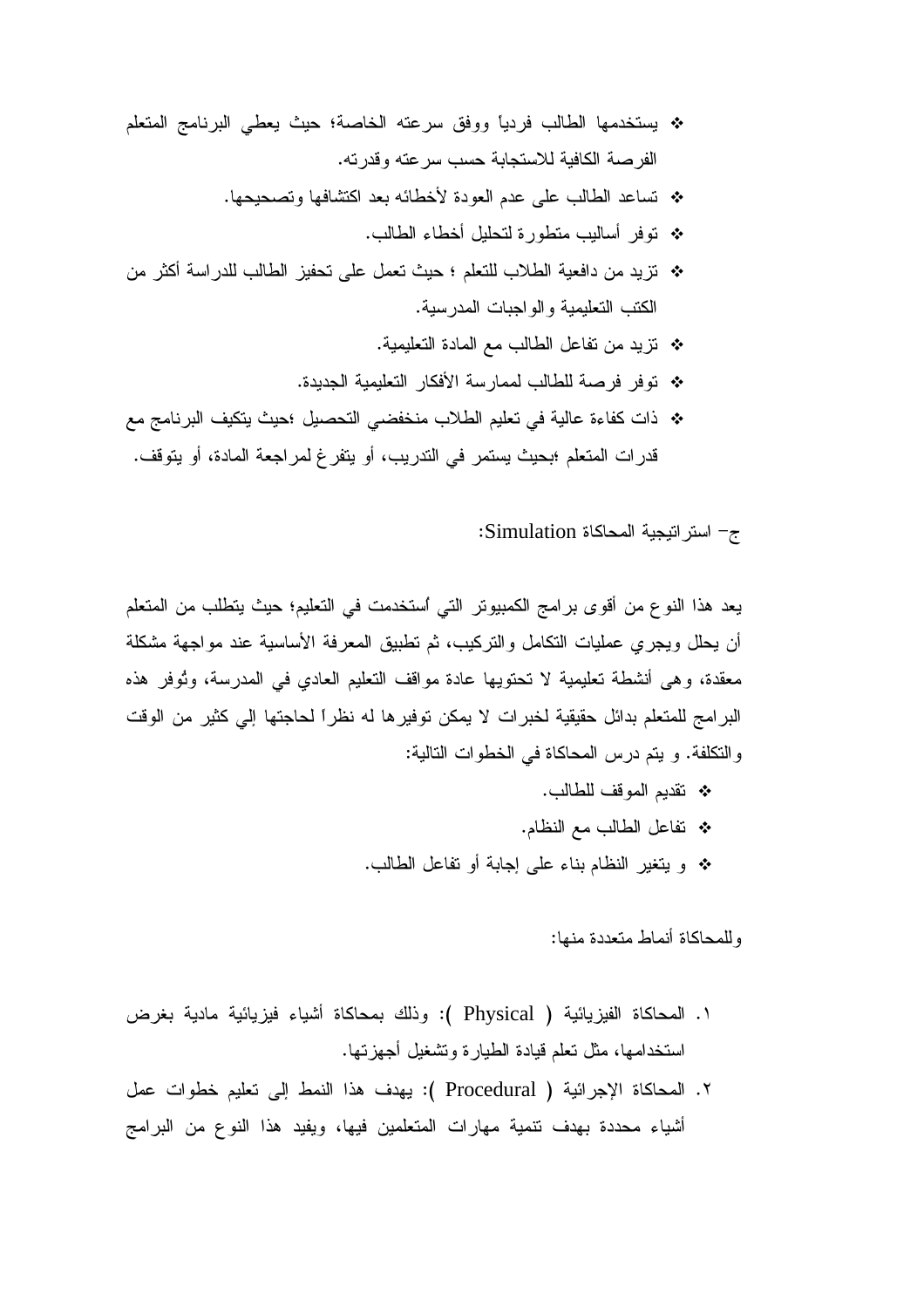العاملين في كثير من المؤسسات حيث تعمل على توفير الوقت والجهد في التكاليف في التدريب من خلال برامج متخصصة لتعليم تلك المهاارت.

- ٣. محاكاة الأوضاع( Situational ): في هذا الأسلوب نجد للمتعلم دوراً إيجابياً في اكتشاف استجابات مناسبة لمواقف ما من خلال تكرار المحاكاة.
- ٤. محاكاة العمليات ( Process ): لا يلعب المتعلم أي دورٍ في هذا النمط من المحاكاة، بل هو ملاحظ للعمليات ومجرب خارجي.

ونسمح نلك البرامج للمتعلم بأن يعيد اتخاذ القرارات الخاصة بالمشكلة المعروضة عليه عدد من المرات حتى يمكنه اكتشاف تأثير القرارات البديلة بدون أي خطورة، ويتم بناء البرنامج عادة باستخدام الأسلوب الحلزوني الذي يبدأ من البسيط إلى الأكثر تعقيدا، وتقدم المادة بإستراتيجية مناسبة للمتعلم يتم فيها مراعاة الفروق الفردية ببن المتعلمين، فالبرنامج يناسب بطئ النعلم وسريع النعلم.

د- استر اتيجية الواقع الافتر اضي Reality Virtual

الواقع الافتراضي Virtual Reality هو بيئة يتم إنتاجها من خلال الحاسوب بحيث تمكن المستخدم من التفاعل معها سواء كان ذلك بتفحص ما تحتويه هذه البيئة من خلال حاستي البصـر والسمـع أو بـالمشاركـة والنَّاثير فيـها بـالقيام بـعمليات نـعديل ونطوير . فـهـي عملية مـحاكـاة ( Simulation ) لبيئة واقعية أو خيالية يتم تصورها وبنائها من خلال الإمكانات التي توفرها التكنولوجيا الحديثة باستخدام الصوت،والصورة ثلاثية الأبعاد، والرسومات، وذلك لإنتاج مواقف حياتية تجذب من يتفاعل معها وتدخله في عالمها. (على زهدي شقور،  $\cdot$  (۲  $\cdot$   $\cdot$   $\vee$ 

ويقدم الواقع الافتراضيي صورة حية للأشكال والمناظر، ممزوجة بالصوت والحركة، فتكون نظاماً للبيئة المطلوبة، حيث تمكننا من المشاركة في تفاعلات حسية متنوعة مرئية ومسموعة، فضلاً عن التفاعلات الحركية، فإمكانية عرض الأشياء بأبعادها الثلاثة يساعد المستخدم في التعرف عن كثب على العلاقة التي تربط هذه الأشياء وأيضا أجزاءها مع بعضمها البعض، إضافة لعملية تفاعلها (علي زهدي شقور، ٢٠٠٧).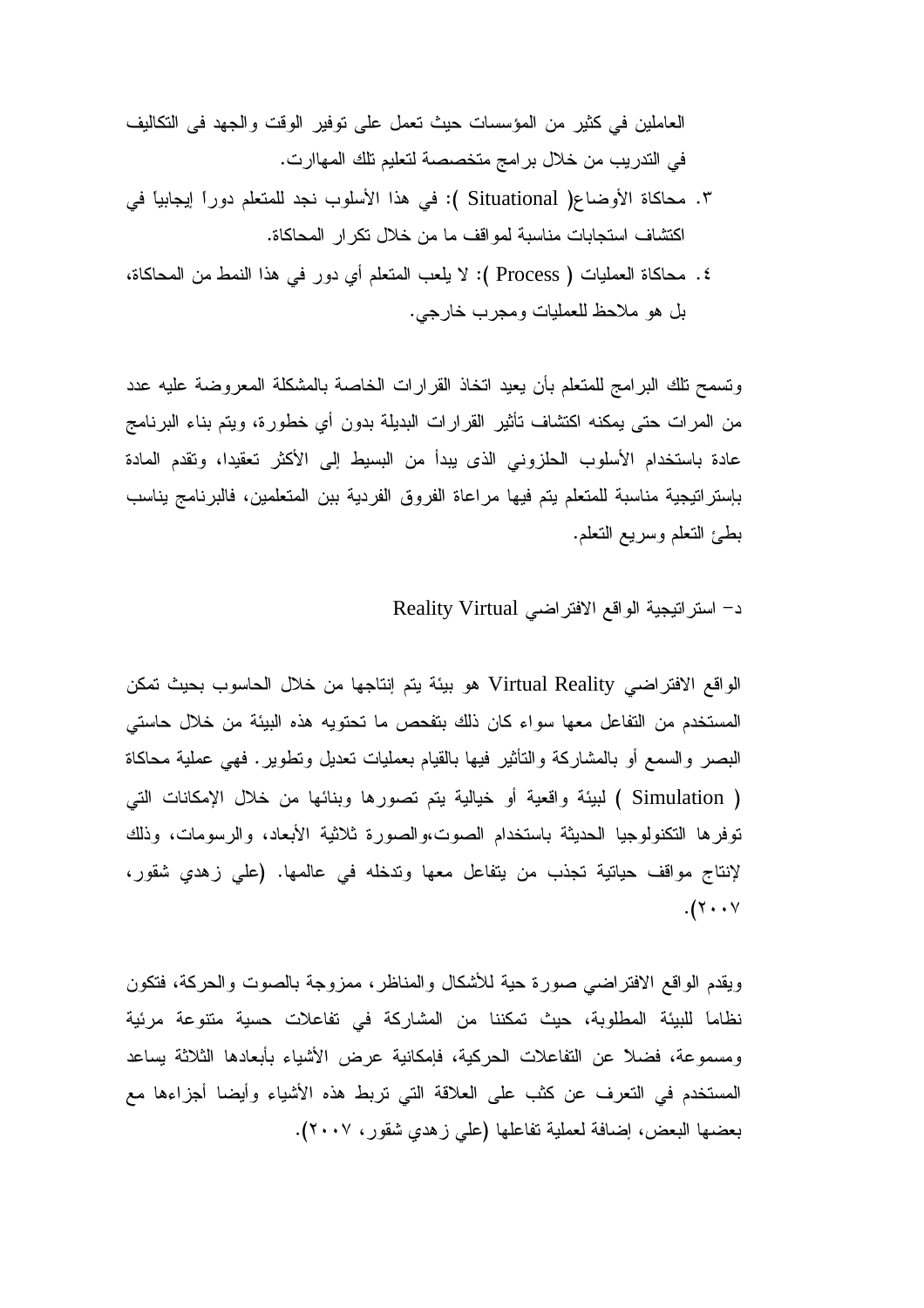و مع التطور التكنولوجي تنوعت أنظمة الواقع الإفتراضـي و انتشرت في مختلف المجالات العلمية، فمنها ما اعتمد على نقنيات التجوال من خلال أشكال ثلاثية الأبعاد، و منها ما اعتمد على تقنيات الغمس الكلى للمشارك في البيئة الافتراضية،كما استخدمت أنظمة الواقع الإفتراضـي كبيئة اصطناعية لتصميم و اختبار النماذج. (شريف السيد السيد شريف، ٢٠٠٥:  $.$ (٦٢

ويصنف أحمد كامل الحصر ى للواقع الافتر اضىي على بعدين أساسيين، هما:

1– مدى تو افر كل خاصية من خصائص الواقع الافتر اضي في كل نمط من أنماطه. ٢ – المتطلبات اللازمة لكل نمط (التجهيز ات المختلفة – البر امج المستخدمة – التجهيز ات الخاصة بالمستخدم ).

و يتمثل هذا التصنيف في الأتي:

ا – الواقع الافتراضـي قبل المنقدم Pre - advanced Virtual Reality: و هو ما نتوافر فيه معظم خصائص الواقع الافتراضـي بدرجة قليلة، أما فيما يتعلق بالمتطلبات اللازمة له فهي قليلة من حيث عددها، و بسيطة من حيث درجة تعقيدها و تطورها مقارنة بالنمطين الأخرين و هو يقابل الواقع الافتراضـي اللااستغراقـي، و نافذة علـي العالم " Window on ." WOW" the World

٢– الواقع الافتراضـي شبه المتقدم Semi - advanced Virtual Reality: ونتوافر فيه معظم خصائص الواقع الافتراضـي بدرجة متوسطة، أما فيما يتعلق بالمتطلبات اللازمة له فهي أكثر عددًا و أكثر تقدمًا من تلك المستخدمة في النمط السابق، إذ أنه يمثل مرحلة متوسطة من تكتولوجيا الواقع الافتراضـي، و هو يقابل الواقع الافتراضـي شبه الإستغراقـي. ٣– الواقع الافتراضـي المتقدم Advanced Virtual Reality: و هو ما نتوافر فيه معظم خصائص الواقع الإفتراضي بدرجة عالية، أما فيما يتعلق بالمتطلبات اللازمة له فهي درجة خاصة و كثيرة، فضلأ عن وجود برامج متطورة ومعقدة، وهو يمثل المرحلة المتطورة جدًا من الواقع الإفتراضـي، و هو يقابل الواقع الافتراضـي الاستغراقـي، و الواقع الافتراضـي المحاكي (أحمد كامل الحصري، ٢٠٠٢: ١٩ - ٢٠)

: Dialogue systems+ -   ?a' يعتمد هذا النوع من البرامج على إجراء حوار مباشر بين المتعلم والكمبيوتر وذلك بهدف ندريس مادة دراسية معينة، ويقوم الكمبيوتر من خلال الحوار بطرح أسئلة تتطلب إجابة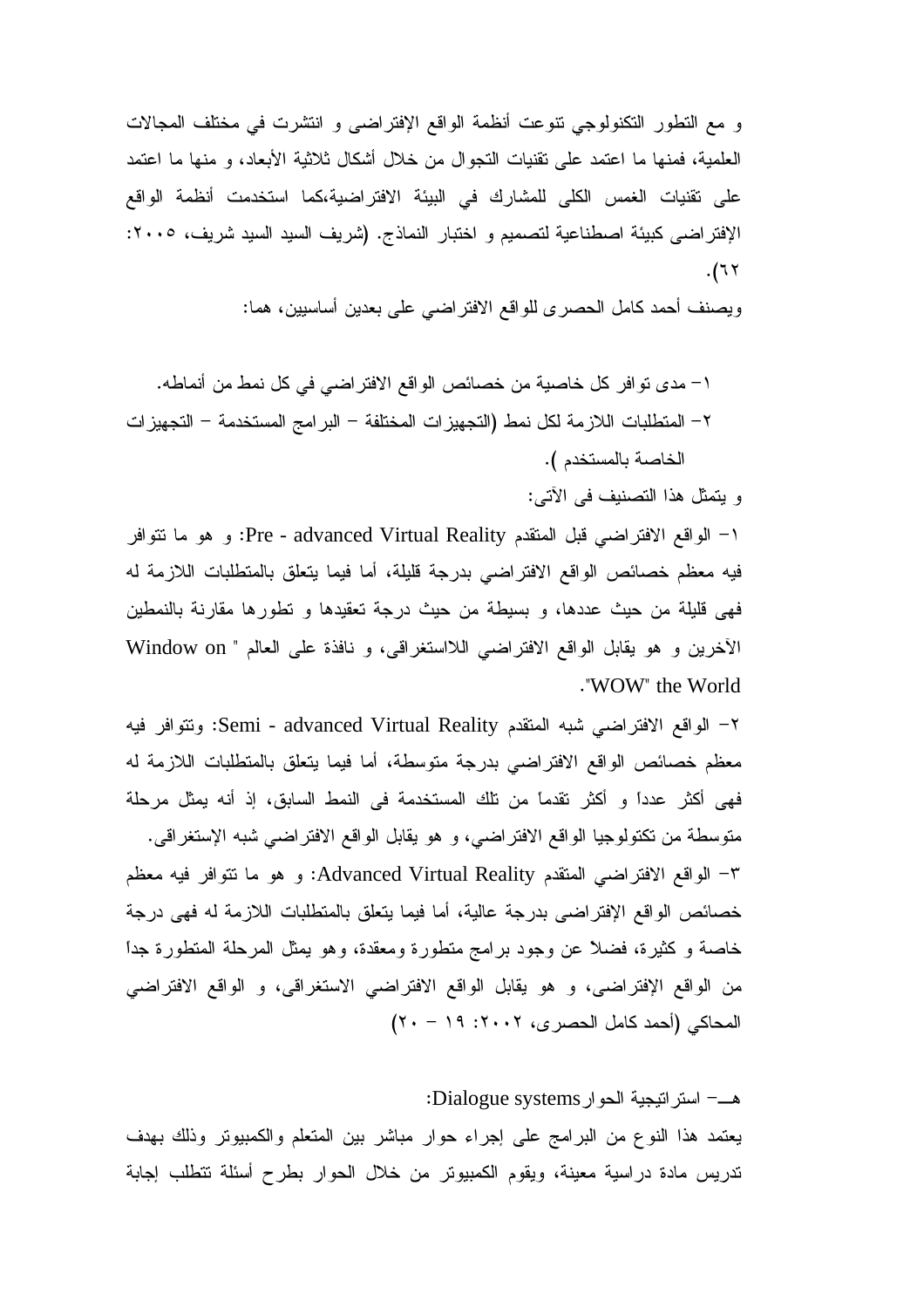مباشرة وفورية على الشاشة، ثم يقوم الكمبيوتر بتقييم الإجابة ومقارنتها بالمعطيات الموجودة في الذاكرة وتصحيحها مع إعطاء الرد المناسب(مدحت السيد محروس، ١٩٩٥: ٢٦٧).

و – استر اتيجية حل المشكلات Problem Solving:

اشتُقت هذه الطريقة من نظريات وأبحاث الذكاء الاصطناعي، وتعتمد على الكمبيوتر ؛باعتباره وسيطا لعرض البرنامج الذي يشارك فيه المتعلم، (عبد العظيم الفرجاني، ١٩٩٧: ١٩٥ )، وينمي هذا الأسلوب قدرات المتعلمين العقلية والابتكارية؛ حيث يتعلم الطلاب كيف يفكرون، وكيف يستخدمون قدراتهم العقلية ؛ليصبحوا قادرين على حل المشكلات (عبد الله عمر الفرا، ١٩٩٨:٣٣٢).

ح – استر اتيجية الألعاب التعليمية Instructional Games:

توصف بأنها مواقف(استراتيجيات) أو ألعاب منطقية نتميز بعنصر التسلية والتشويق وإثارة دافعية المتعلم. ويهدف هذا النمط إلى إيجاد مناخ تعليمي يمتزج فيه التحصيل العلمي مع التسلية لغرض توليد الإثارة والتشويق التبي تحبب الأطفال إلى التعلم، كما تعتمد كثير من الألعاب التعليمية على أساليب النمذجة والمحاكاة وإن كان الهدف هنا نرفيهي، ومما يحبب المتعلم ويستثير دافعيته في مثل هذه الألعاب أنها تعرفه فوريا على نتيجته وتتحدى قدراته للوصول إلى مستويات أفضل. (عبد الله عمر الفرا، ١٩٩٨:٢٣٢) فوائد الألعاب التعليمية، تفيد الألعاب التعليمية فيما يلي (عبد الحافظ سلامة، ٢٠٠٢: ٢٦٧ ):

١– نزود المتعلم بخبرات أقرب إلى الواقع العملي أكثر من أية وسيلة تعليمية أخرى؛ إذ يتعرف المتعلم المشكلات التي ستواجهه مستقبلا، ثم يضع حلولا لها، ويتخذ القر ار ات اللاز مة. ٢- نوفر السلامة والأمن للمتعلم. ٣- تساعد في جميع أنواع النعلم: المعرفي والنفسحركي والوجداني؛ حيث تساعد على تكوين اتجاهات إيجابية نحو بعض القضايا التي تطرحها اللعبة. ٤– نزيد من شعور المتعلم بأن لديه القدرة على ضبط البيئة وأن لديه القدرة على التحكم؛ مما يجعله يبذل جهدا في سبيل دفع اللعبة للوصول إلى النتائج التي يسعى إلى تحقيقها، وهذا يجعل المتعلم يتدرب على التخطيط. ٥– يستفيد من الألعاب التعليمية الطفل بطيء التعلم. ٦– نشيع جوأ من المرح والاسترخاء النام والنفاعل ؛ وهذا يؤدي إلى زيادة النعلم.